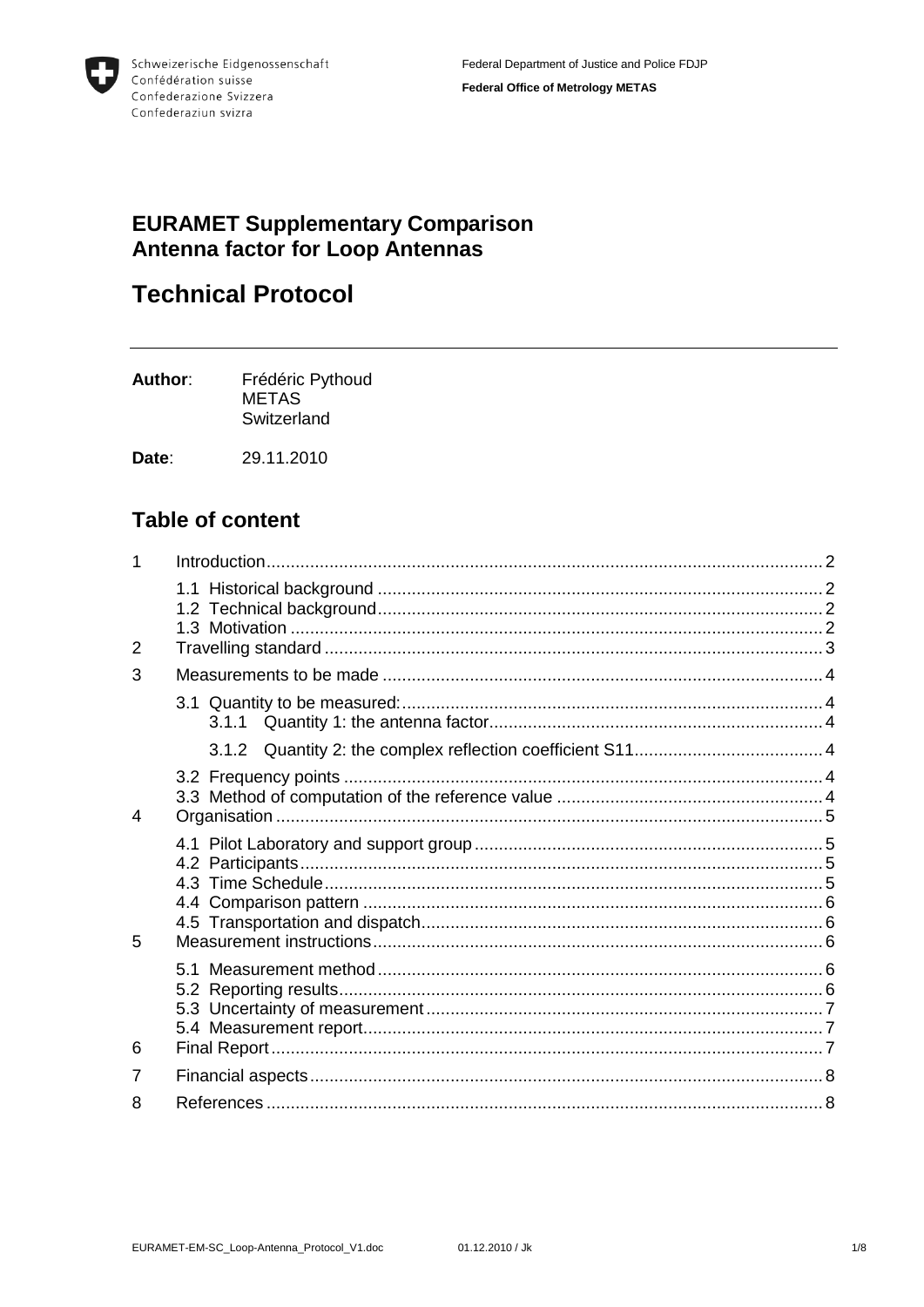## <span id="page-1-0"></span>**1 Introduction**

#### <span id="page-1-1"></span>**1.1 Historical background**

In 2003-2004, the supplementary comparison CCEM.RF-S21.F [1] took place. The aim of the comparison was to determine antenna factors of different kind of antennas:

- B. Rohde & Schwarz log-periodic, model HL223: 200 MHz to 1.3 GHz, s/n 834933/018
- C. Schaffner Chase bilog, model CBL 6112B: 30 MHz to 2 GHz, s/n 2788
- D. Rohde & Schwarz active monopole HFH2-Z1: 9 kHz to 30 MHz, s/n 881060/019
- E. EMCO active shielded loop, model 6507: 1 kHz to 30 MHz, s/n 9004-1202
- F. EMCO passive shielded loop, model 7604: 20 Hz to 150 kHz, s/n 9904-2465

At that time, they were only 4 participants for the loop antenna comparison: NMi-VSL, AIST, KRISS and NPL. The frequency points were: 20 Hz, 500 Hz, 10 kHz, 100 kHz, 1 MHz, 30 MHz.

Since 2003, other national metrology institutes like METAS have implemented the calibration capabilities for loop antenna, so that it would be appreciated to perform a comparison again.

#### <span id="page-1-2"></span>**1.2 Technical background**

A typical loop antenna may cover the frequency range from 10 Hz to 30 MHz. This is a huge frequency range including:

- Alternative Currents (AC) measurement techniques
- Radio-Frequency (RF) measurement techniques

The radiation of the antenna may also be produced using:

- Helmholtz coils
- 3 antenna technique
- TEM cells

A typical broadband antenna calibration is performed by combining different calibration methods.

#### <span id="page-1-3"></span>**1.3 Motivation**

Due to the time span since the last comparison, and to the technical wide spectrum of this magnetic antenna calibration, it is important to start new comparison for European NMIs.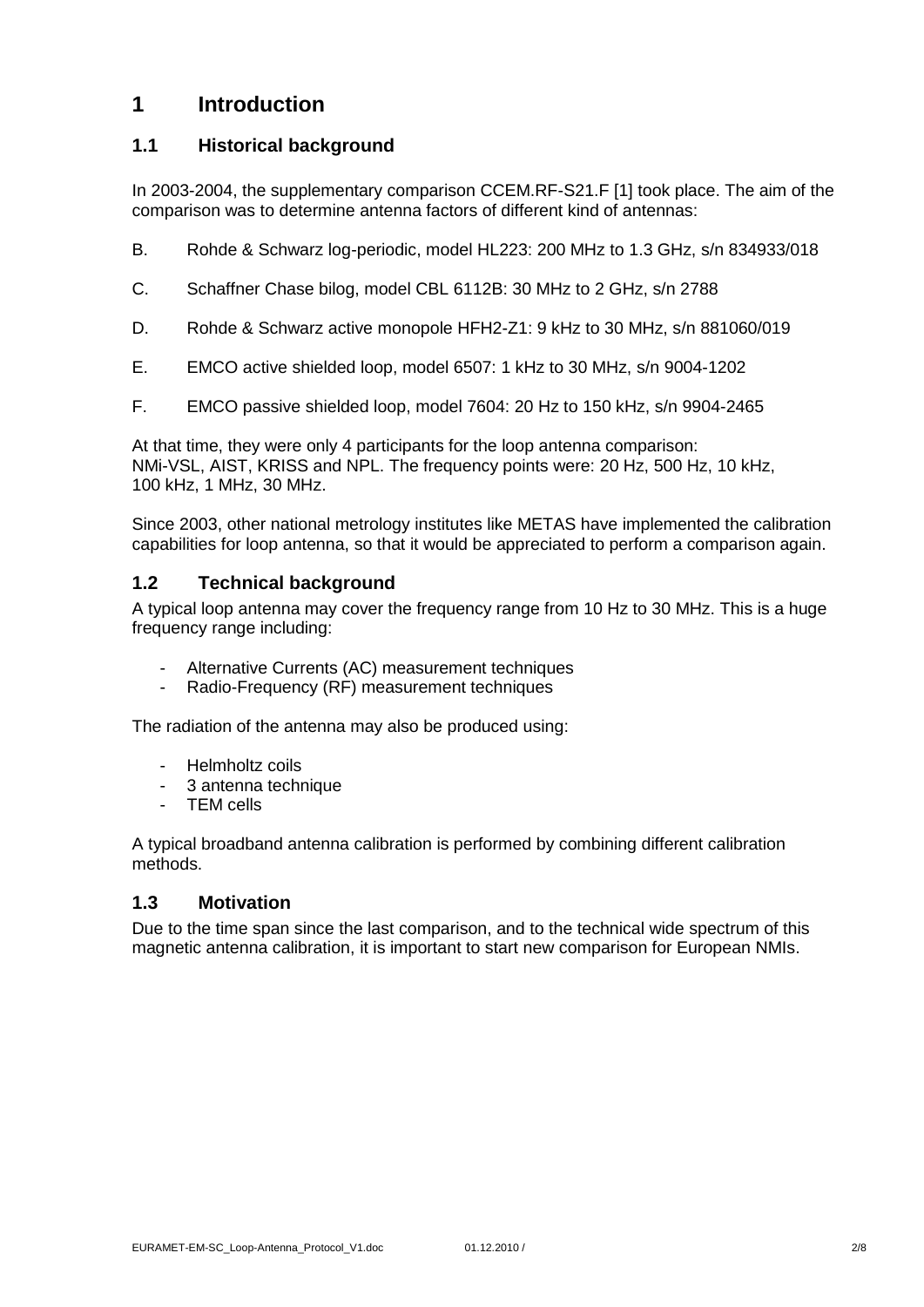# <span id="page-2-0"></span>**2 Travelling standard**

The travelling standard is a loop antenna:

Magnetic Field Pickup Coil, Rohde Schwarz HZ-10, S/N 100149.



Frequency range: 5 Hz to 10 MHz. Connector type: BNC.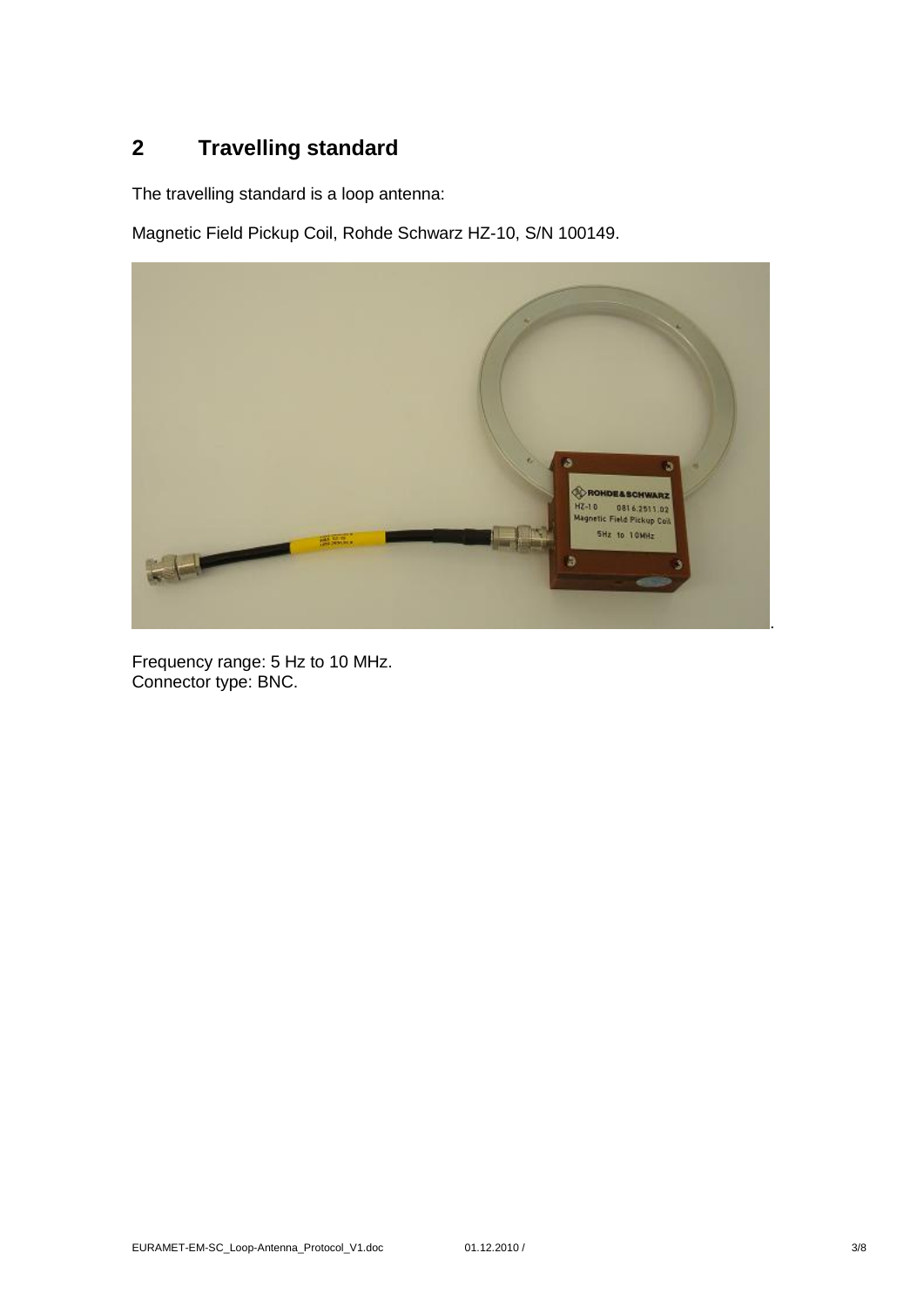## <span id="page-3-0"></span>**3 Measurements to be made**

#### <span id="page-3-1"></span>**3.1 Quantity to be measured:**

#### <span id="page-3-2"></span>**3.1.1 Quantity 1: the antenna factor**

The free field antenna factor AF measured in dB(Siemens/m) which is defined by the ratio of the H-field  $H$  (measured in A/m) to output voltage  $U$  (measured in V) across a conventional 50 Ω load:

$$
AF = 20 \cdot \log_{10} \left( \frac{H}{U} \right)
$$

**Note**: the free field antenna factor is sometimes expressed in dB(pTesla/µV). In this case the following conversion has to be applied:

$$
AF_{(pT/\mu V)} = \mu_0 \cdot 10^6 \cdot AF_{(S/m)}
$$

or

$$
AF_{(dB(pT/\mu V))} = 1.9841 + AF_{(dB(S/m))}
$$

where:

 $AF_{(unit)}$ is the free field antenna factor expressed in unit •  $\mu_0 = 4\pi \cdot 10^{-7} \text{Vs/Am}$  $\mu_0 = 4\pi \cdot 10^{-7}$ is the vacuum permeability

#### <span id="page-3-3"></span>**3.1.2 Quantity 2: the complex reflection coefficient S11**

The complex reflection coefficient  $S_{11}$  at the BNC connector should be measured. This coefficient is important for conversions of the free field antenna factor at the reference impedance of 50  $Ω$ , to other reference impedances. However, the S11 measurements will not be part of the comparison itself, but will be displayed informatively in the final report the same way it was performed for the comparison CCEM.RF-S21.F [3].

## <span id="page-3-4"></span>**3.2 Frequency points**

The following frequency points are required (9 points per decade):

| 10 Hz          | 20 Hz   | 30 Hz   | 40 Hz   | 50 Hz    | 60 Hz   | 70 Hz   | 80 Hz   | 90 Hz   |
|----------------|---------|---------|---------|----------|---------|---------|---------|---------|
| 100 Hz         | 200 Hz  | 300 Hz  | 400 Hz  | 500 Hz   | 600 Hz  | 700 Hz  | 800 Hz  | 900 Hz  |
| 1 kHz          | 2 kHz   | 3 kHz   | 4 kHz   | 5 kHz    | 6 kHz   | 7 kHz   | 8 kHz   | 9 kHz   |
| <b>10 kHz</b>  | 20 kHz  | 30 kHz  | 40 kHz  | $50$ kHz | 60 kHz  | 70 kHz  | 80 kHz  | 90 kHz  |
| <b>100 kHz</b> | 200 kHz | 300 kHz | 400 kHz | 500 kHz  | 600 kHz | 700 kHz | 800 kHz | 900 kHz |
| 1 MHz          | 2 MHz   | 3 MHz   | 4 MHz   | 5 MHz    | 6 MHz   | 7 MHz   | 8 MHz   | 9 MHz   |
| <b>10 MHz</b>  |         |         |         |          |         |         |         |         |

## <span id="page-3-5"></span>**3.3 Method of computation of the reference value**

The comparison will be performed only on the antenna factor and not on the S11 parameters. The reference value will be computed from the results supplied by the National Metrology Institutes according to reference [2] (procedure A if applicable). Traditional graphical representation of the comparison results, as well as degree of equivalence matrices will be provided at the following frequencies:

10 Hz, 100 Hz, 1 kHz, 10 kHz, 100 kHz, 1 MHz, and 10 MHz.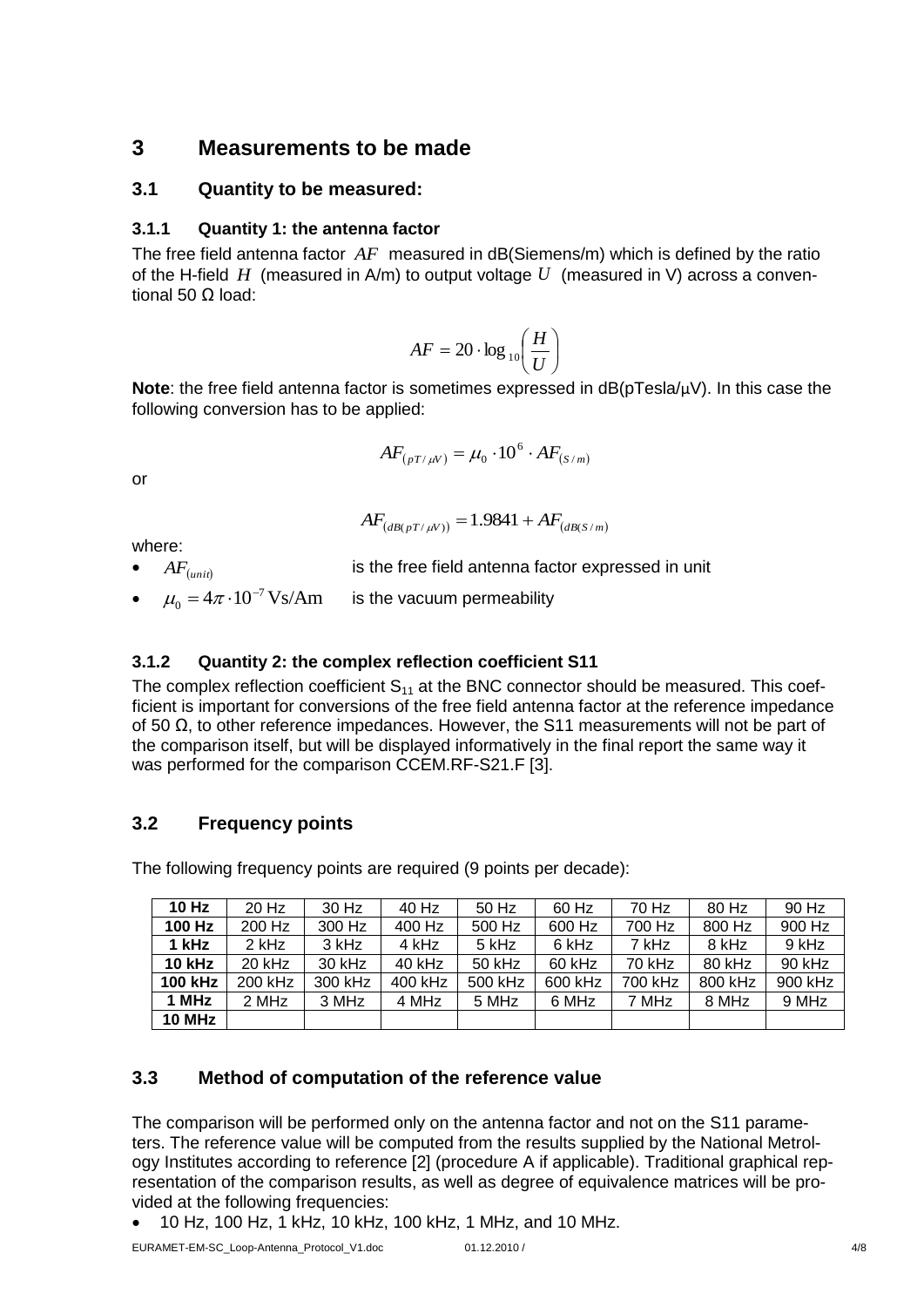For the resting frequencies, the results of the participants will be shown in terms of a curve on an X/Y graphics with

- X-axis: frequency
- Y-axis: deviation to Key Comparison Reference Value (KCRV).

## <span id="page-4-0"></span>**4 Organisation**

#### <span id="page-4-1"></span>**4.1 Pilot Laboratory and support group**

The pilot laboratory will be METAS:

Federal Office of Metrology METAS Frédéric Pythoud Laboratory Electromagnetic Compatibility Lindenweg 50, CH-3003 Bern-Wabern Tel. +41 31 32 33 335 frederic.pythoud@metas.ch www.metas.ch

The members of the support group: Dongsheng Zhao (VSL) DZhao@vsl.nl

David Gentle (NPL) david.gentle@npl.co.uk

#### <span id="page-4-2"></span>**4.2 Participants**

The following participants have expressed their interest in participations in the comparison:

| <b>Acronym</b> | Laboratory                                          | <b>Country</b>        | <b>Contact</b>      |  |
|----------------|-----------------------------------------------------|-----------------------|---------------------|--|
| <b>CMI</b>     | Český metrologický institut                         | <b>Czech Republic</b> | <b>Karel Drazil</b> |  |
| <b>INRIM</b>   | Istituto Nazionale di Ricerca<br>Metrologica        | Italy                 | Luca Callegaro      |  |
| <b>LNE</b>     | Laboratoire national de mé-<br>trologie et d'essais | France                | <b>Djamel Allal</b> |  |
| <b>METAS</b>   | <b>Federal Office of Metrology</b>                  | Switzerland           | Frédéric Pythoud    |  |
| <b>VSL</b>     | <b>VSL</b>                                          | The Netherlands       | Dongsheng Zhao      |  |
| <b>NPL</b>     | <b>National Physical Laboratory</b>                 | United Kingdom        | David Gentle        |  |
| .              | .                                                   | .                     | .                   |  |
| .              | .                                                   | $\cdots$              | $\cdots$            |  |

#### <span id="page-4-3"></span>**4.3 Time Schedule**

It is expected that the measurement would start in September of the year 2011.

The pilot laboratory will, in consultation with all participants, prepare a timetable for the comparison. It is expected that each laboratory will have:

- three weeks to perform their measurements.
- one week will be allowed for transportation of the travelling standard between laboratories.

Any deviation to the agreed plan should be agreed by the pilot laboratory.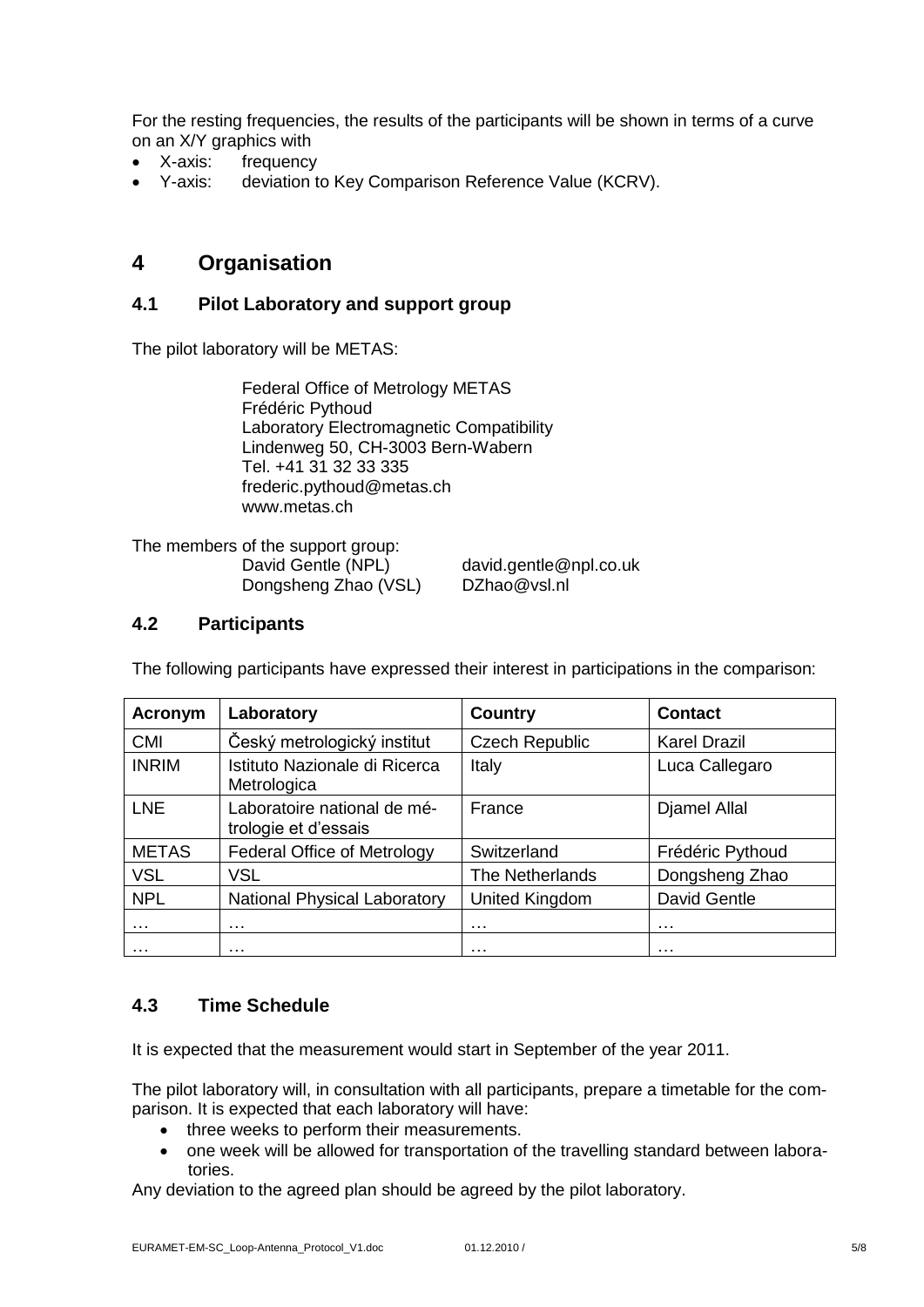Each participant's results should be sent to the pilot laboratory within six weeks of the participating laboratory having completed their measurements.

#### <span id="page-5-0"></span>**4.4 Comparison pattern**

To record the stability of the artefact during the comparison, the pilot laboratory will perform measurements at the beginning and at the end of the comparison, as well as during the comparison by allowing a maximum of three NMI's measurements between stability check.

#### <span id="page-5-1"></span>**4.5 Transportation and dispatch**

It is expected that each participant covers the freight charges from his location to the next on the list. Each participant is responsible for insurance of the devices from arrival in their laboratory until arrival in the subsequent laboratory. The value for insurance purposes can be assumed to be 800 EUR.

On arrival at the participating laboratory the devices and their packaging should be carefully checked for any damage caused during transit. The pilot laboratory should be informed:

- in case of damage
- on the receipt of the travelling standard
- on the sending of the travelling standard.

## <span id="page-5-2"></span>**5 Measurement instructions**

#### <span id="page-5-3"></span>**5.1 Measurement method**

The choice of the measurement method is left to each NMI, eventually combining different methods.

#### <span id="page-5-4"></span>**5.2 Reporting results**

The results should be reported in terms of a table with following values:

| Frequency  | Free Field<br>antenna<br>factor (AF) | Total<br>Standard<br>Uncertainty<br>on $AF$ ( $k=1$ ) | S <sub>11</sub><br>parameter<br>(Real Part) | S11 pa-<br>rameter<br>(Imaginary<br>Part) | Total<br>Standard<br>Uncertainty<br>on Re[S11]<br>$(k=1)$ | Total<br>Standard<br>Uncertainty<br>on Im[S11]<br>$(k=1)$ |
|------------|--------------------------------------|-------------------------------------------------------|---------------------------------------------|-------------------------------------------|-----------------------------------------------------------|-----------------------------------------------------------|
| (Hz)       | (dB(S/m))                            | (dB)                                                  |                                             |                                           |                                                           |                                                           |
| 10         |                                      |                                                       |                                             |                                           |                                                           |                                                           |
| 20         |                                      |                                                       |                                             |                                           |                                                           |                                                           |
| 30         |                                      |                                                       |                                             |                                           |                                                           |                                                           |
| $\cdots$   |                                      |                                                       |                                             |                                           |                                                           |                                                           |
| 10'000'000 |                                      |                                                       |                                             |                                           |                                                           |                                                           |

For that purpose, an Excel template will be provided.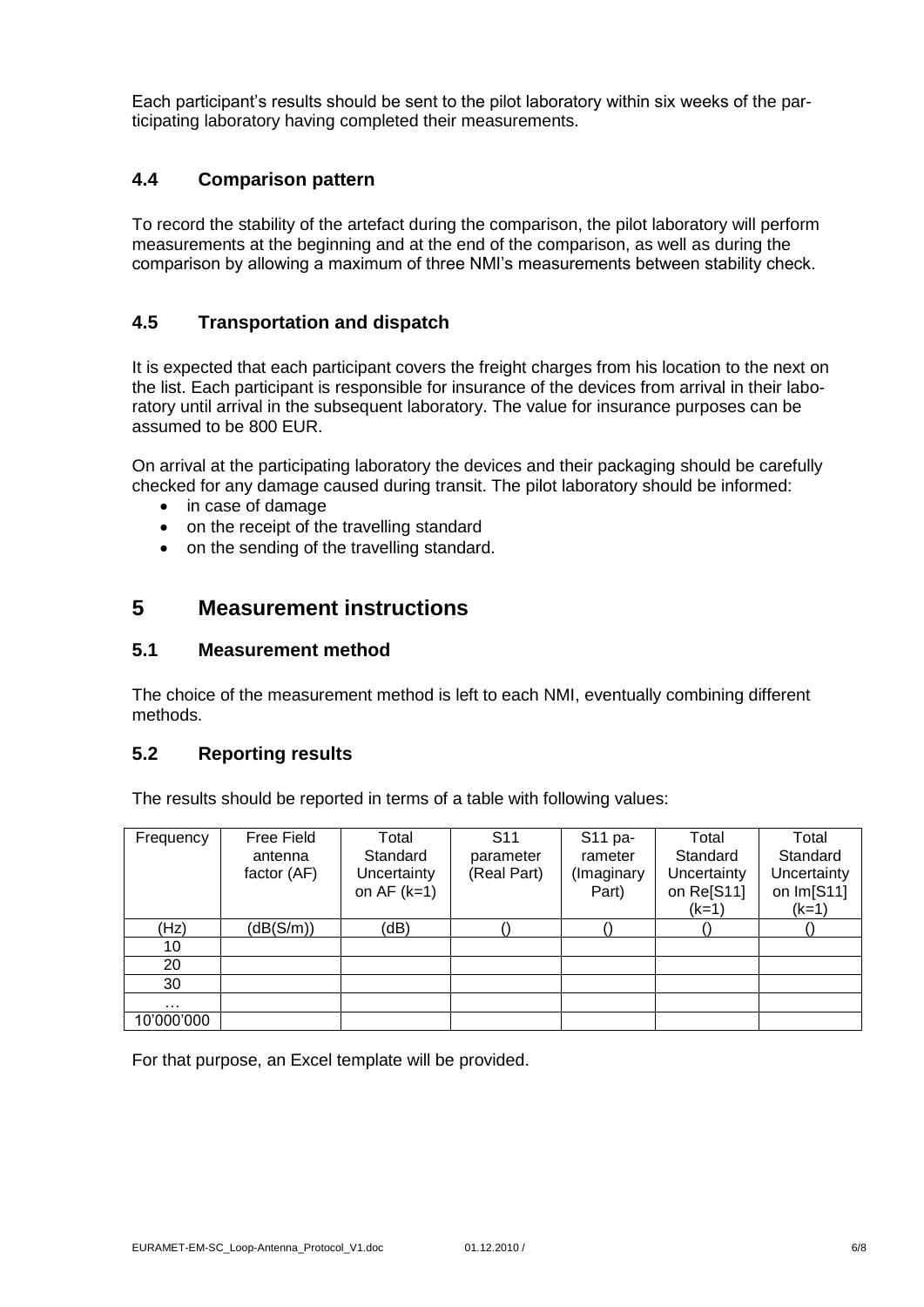## <span id="page-6-0"></span>**5.3 Uncertainty of measurement**

The detailed measurement uncertainty budget is provided for each of the following frequencies: 10 Hz, 100 Hz, 1 kHz, 10 kHz, 100 kHz, 1 MHz, and 10 MHz.

The uncertainty budget may be summarized in a table (one for each frequency) as follows (The entries may strongly depend on the measurement technique).:

| Uncertainty budget @ the frequency of x Hz      |             |          |                                    |          |                                   |                                               |  |
|-------------------------------------------------|-------------|----------|------------------------------------|----------|-----------------------------------|-----------------------------------------------|--|
| Source of uncertainty                           | <b>Type</b> | Value    | <b>Probability</b><br>distribution | k-factor | <b>Sensitivity</b><br>coefficient | <b>Standard</b><br><b>Uncertainty</b><br>(dB) |  |
| Mismatch uncertainty at<br><b>DUT</b>           | B           | $x$ (dB) | U-shape                            | 1.41     | $\cdots$                          | $\cdots$                                      |  |
| Mismatch uncertainty at<br>the reference device | B           | y(m)     | U-shape                            | 1.41     | $\cdots$                          | $\cdots$                                      |  |
| Linearity of receiver                           | A           |          |                                    |          |                                   |                                               |  |
| .                                               | $\cdots$    |          |                                    |          |                                   |                                               |  |
| <b>Field Homogeneity</b>                        | $\cdots$    |          |                                    |          |                                   |                                               |  |
| Repeatability                                   | A           |          |                                    |          |                                   |                                               |  |
| Total Uncertainty (k=1)                         |             |          |                                    |          |                                   |                                               |  |

Due to the use of different measurement techniques, the tables may be differ from one frequency to the other one.

#### <span id="page-6-1"></span>**5.4 Measurement report**

The report submitted by every participant should include the following information:

- Date of calibration
- Laboratory temperature
- Description of calibration method(s)
- Description of the used measuring equipment
- Final measurement results (using the Excel template provided by the pilot laboratory)
- The detailed measurement uncertainty budget for each of the frequency: 10 Hz, 100 Hz, 1 kHz, 10 kHz, 100 kHz, 1 MHz, and 10 MHz.

All results should be supplied in electronic form and in English.

## <span id="page-6-2"></span>**6 Final Report**

Within 3 months of the final measurements being made by the pilot laboratory, a Draft A Report will be prepared. This report will include a summary of the measurement techniques employed by each participating laboratory, together with their tabulated measurement values with uncertainties. This report will be circulated to all participants for comment.

The revised version of this report (Draft B report), following these comments, will be approved by all the participants before being released to the appropriate technical committee and EUROMET Secretary for their approval.